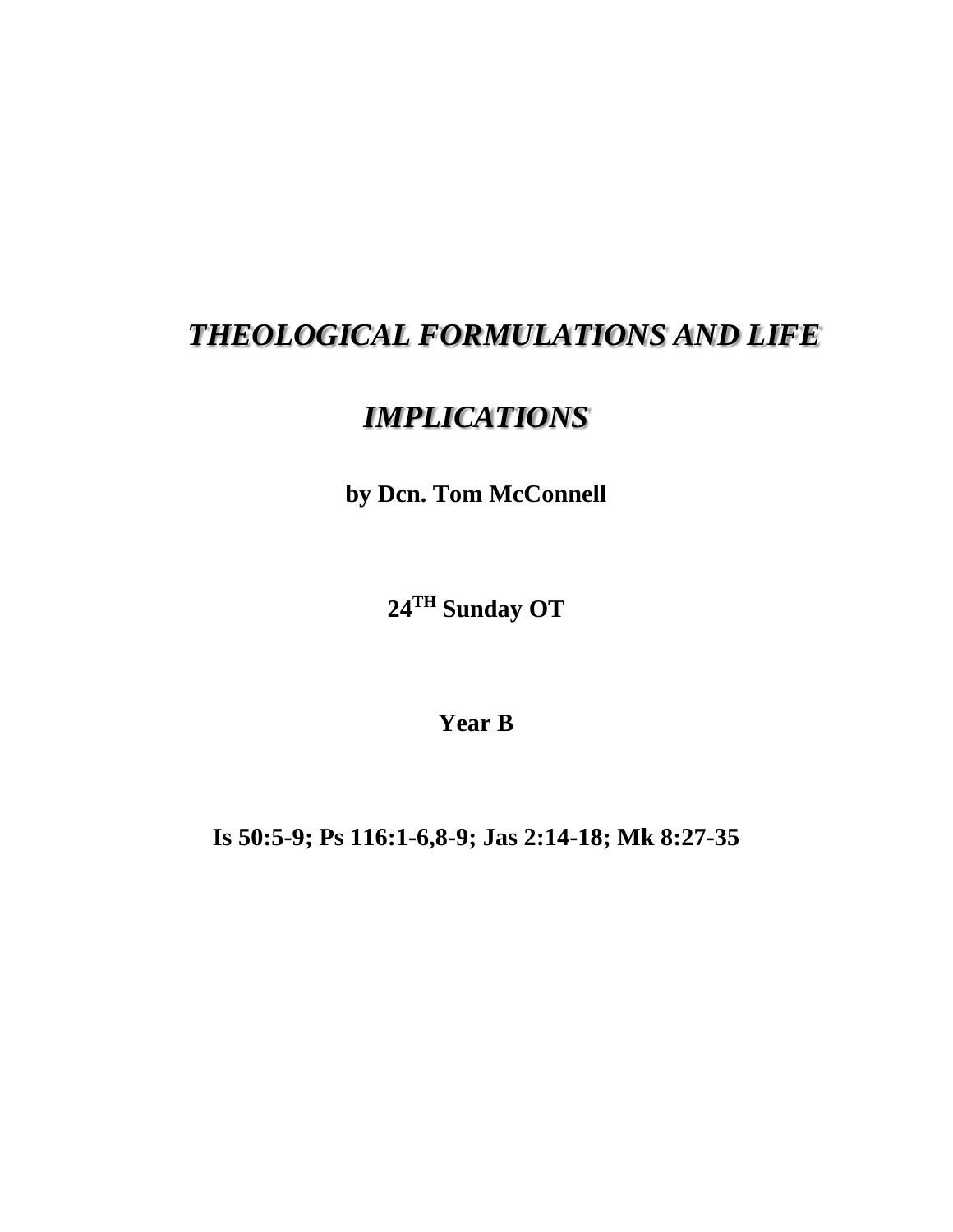**The story is told of Sherlock Holmes and Dr. Watson on a camping trip. As they lay sleeping one night, Holmes woke Watson and said, "***Watson, look up into the sky and tell me what you see.***" Watson said, "***I see millions of stars.***" Holmes asked, "***And what does that tell you?***" Watson replied, "***Astronomically, it tells me that there are millions of galaxies and potentially billions of planets. Theologically, it tells me that God is great and that we are small and insignificant. Meteorologically, it tells me that we will have a beautiful day tomorrow. And what does it tell you, Holmes?***" Holmes answered, "***Someone has stolen our tent.***" Some people are great at speculative knowledge, but when it comes to its implication for practical living, they score zero, like Watson. Such is Peter in today's Gospel.**

**Scholars tell us that the passage we have for today's Gospel is the central passage in Mark's Gospel. The first half of the Gospel leads up to this passage, and the second half of the passage flows from it. The beginning of the Gospel up to this point, has been a preparation for the revelation of the**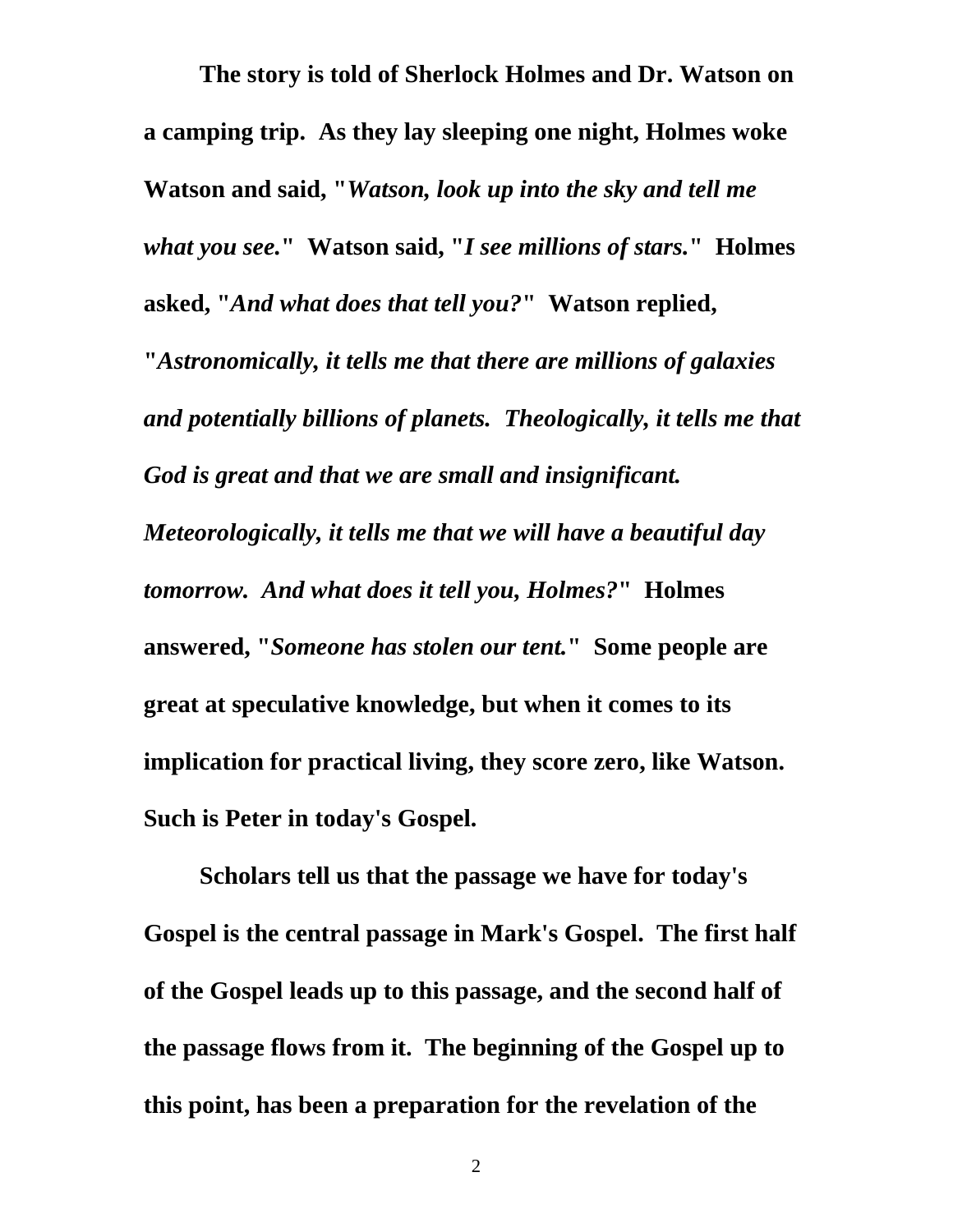**secret of Jesus' identity as the Messiah…and in this passage the Messianic secret is revealed…and from here to the end of the Gospel deals with the fulfilment of Jesus' mission as the Messiah. What we have in this passage is Jesus examining his disciples to see whether they have gotten the point. The examination is in two parts: a doctrinal-theological part and a practical-existential part.**

**The first part focuses on the question: "***Who do you say that I am?***"(Mark 8:29a) But in typical theological fashion, they have to summarize what others have said on the issue before giving their own views. Peter, spokesperson for the apostles, gives the pointed and correct answer: "***You are the Messiah***."(verse 29b) The importance of this moment of disclosure is brought out more in the Gospel of Matthew, rather than Mark, where Jesus congratulates Peter, assuring him that this knowledge is a direct revelation from God. Then he rewards Peter, whose name until then was Simon, by giving him the name Peter, meaning Rock; and promises that upon this rock, He…Christ, would build His church, and that the**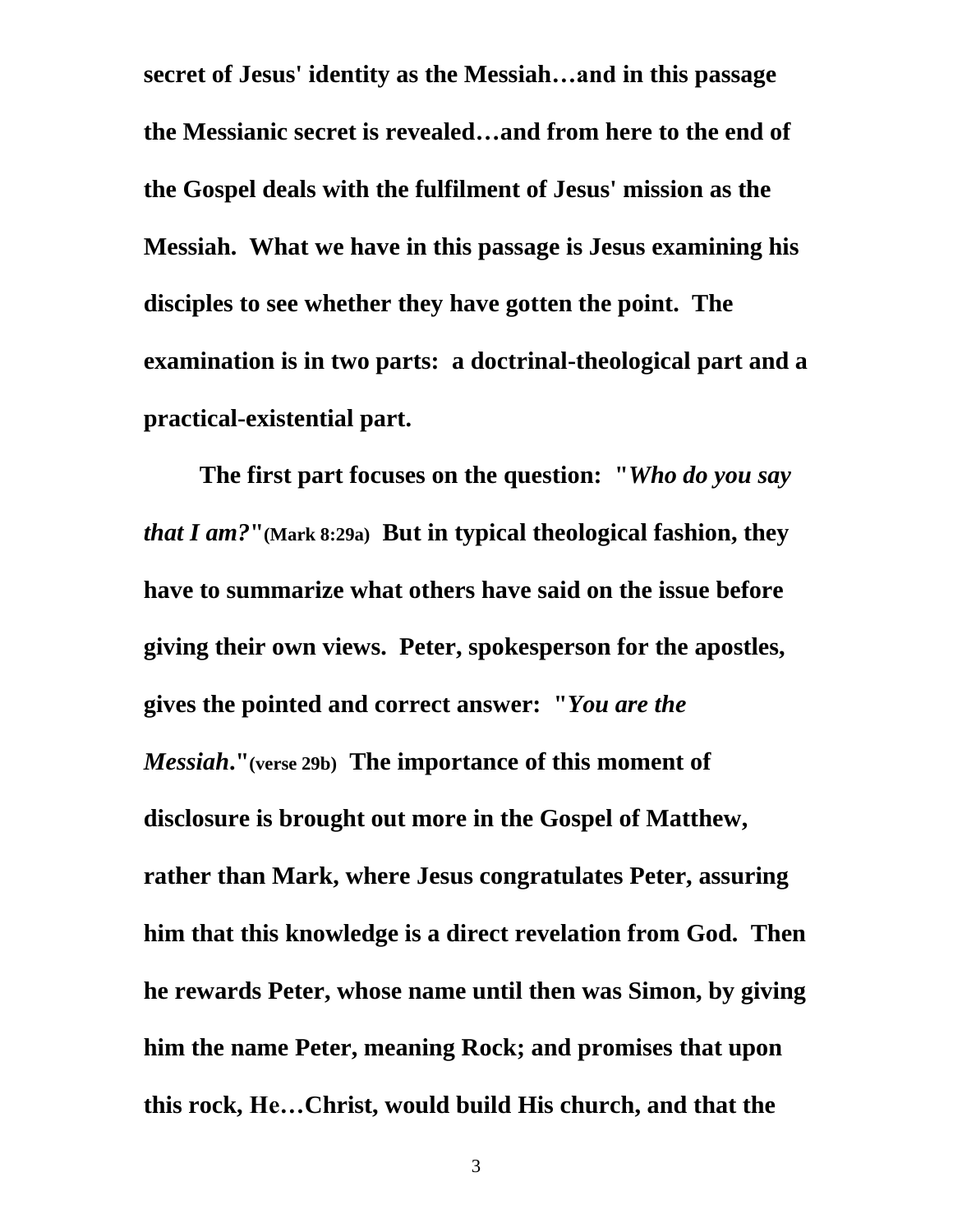**powers of hell would not prevail against this church. That is the end of the first half of the examination, the theoretical, theological, doctrinal part; and Peter emerges with flying colors.**

**The second half of the examination has to do with the practical, existential implications of the conclusion they reached in the first part. Quoting from verse 31: "***Then he began to teach them that the Son of Man must undergo great suffering, and be rejected by the elders, the chief priests, and the scribes, and be killed, and after three days rise again.***" At this point Peter disagrees vehemently with Jesus. Even though he scored 100% in the doctrinal part of the exam, he shows by his actions that, in fact, he knows nothing of the practical implications of what he had just said. So, Jesus gives him a thumbs-down. "***Get behind me, Satan! For you are setting your mind not on divine things but on human things***."(verse 33) The Rock, who came out with flying colors in the doctrinal section of the exam, ends up as the Satan in the practical section, which is really the determining section.**

4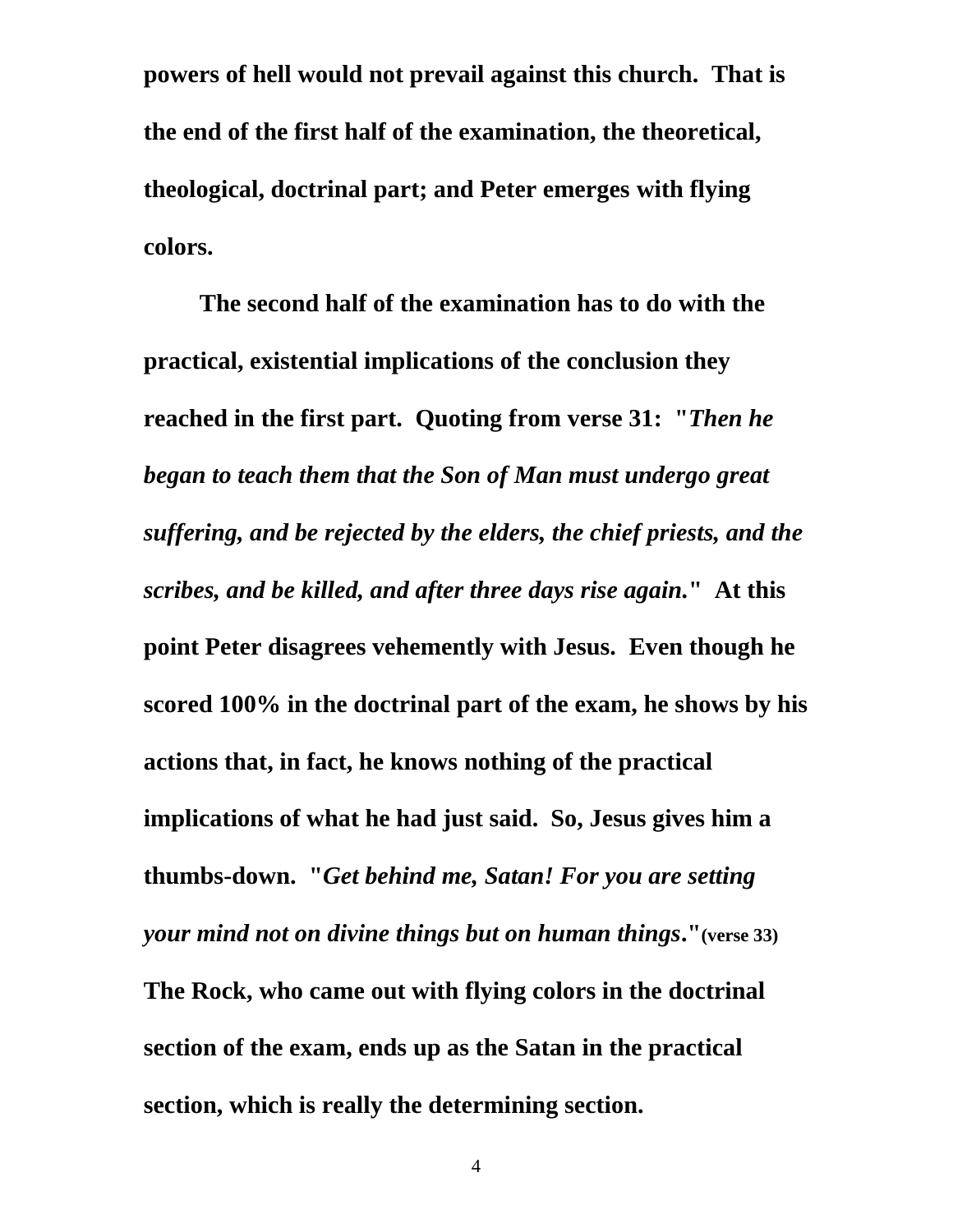**This must have been a big shock for Peter, and it should for us too. For we are very much like Peter, paying too much attention to doctrinal correctness and too little attention to practical life correctness. Look how we prepare people for membership in the church. We teach them all the correct doctrines and examine them to see whether they have learned the correct answers, whether they can recite the correct creed. We ask them or their God Parents, "***Do you believe in this and that doctrine?***" , and they say "***I do.***" Then we baptize them. But have we devised a way of examining them on how they are following up the implications of these doctrines in their dayto-day lives? No. That seems not to matter too much to us…but it matters very much to Jesus.**

**In the parable of the Last Judgment, Jesus reveals that we are judged more by how we have practiced the faith, than by how we have believed. Of course, both are important, but practical life has the priority. Let's ask God today to make us solid as the rock in our profession of the true faith, but even** 

5